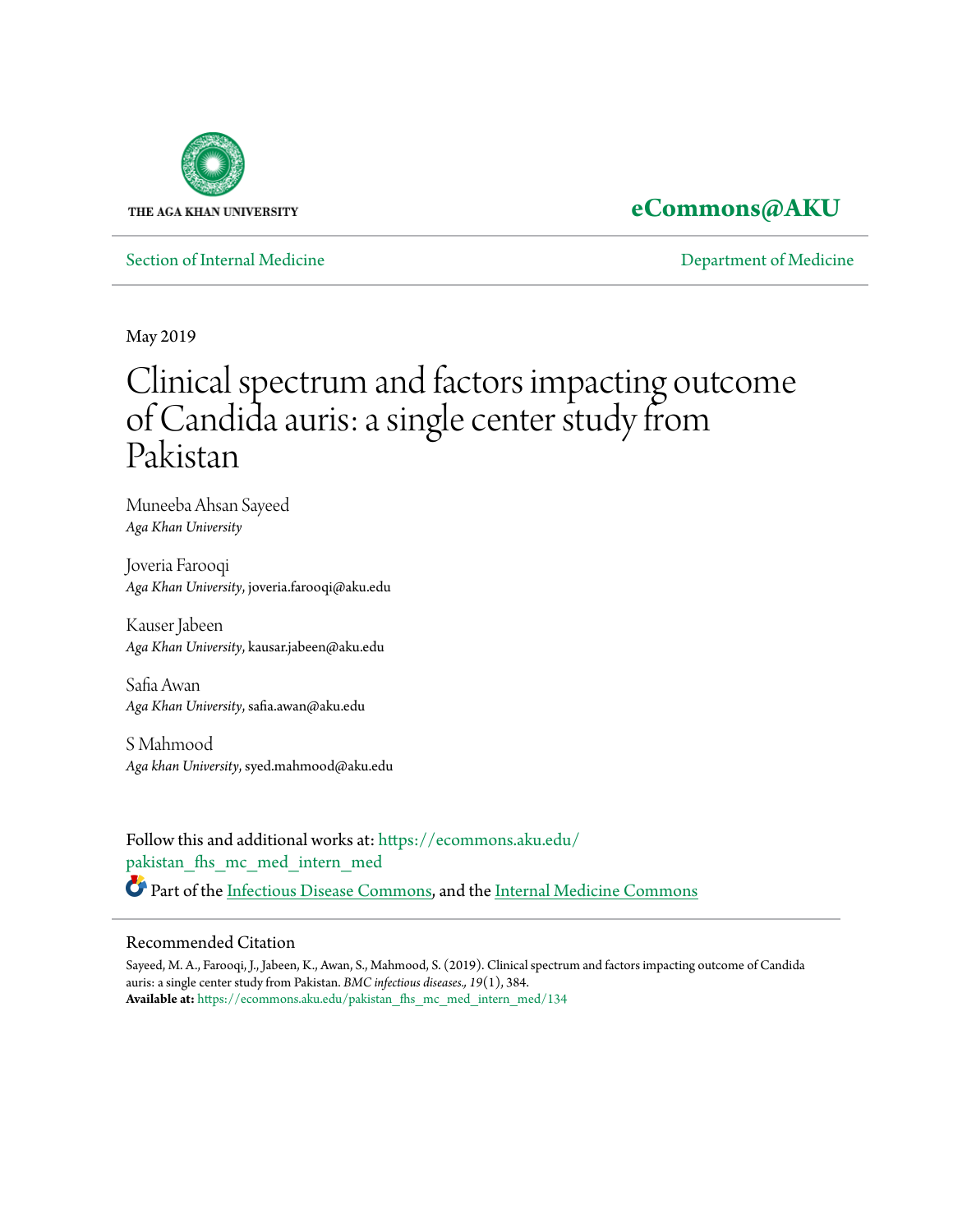## **RESEARCH ARTICLE Example 2014 12:30 The Contract of Contract ACCESS**

# Clinical spectrum and factors impacting outcome of Candida auris: a single center study from Pakistan

Muneeba Ahsan Sayeed, Joveria Farooqi, Kausar Jabeen, Safia Awan and Syed Faisal Mahmood<sup>[\\*](http://orcid.org/0000-0002-3390-7659)</sup>

### Abstract

**Background:** An outbreak of *Candida auris* began globally in 2014 including Pakistan and since then it has emerged as a nosocomial multi-drug resistant pathogen. The aim of this study was to assess the clinical spectrum and outcome of patients, from a single center in Pakistan, in whom C. auris was isolated.

Methods: A retrospective study was conducted on 92 patients; ≥16 years with at least one culture positive for C. auris, at the Aga Khan University Hospital Karachi, Pakistan from Sept 2014-Mar 2017.Demographics, clinical history, management and outcome were studied. A logistic regression model was used to identify the risk factors for mortality.

Results: We identified 92 patients with C. auris (193 isolates), of whom 52.2% were males. Mean age was 54.14 ± 20.4 years. Positive cultures were obtained after a median hospital stay of 14 days. Most patients had a history of surgery (57.6%), antibiotic use (95.6%), ICU stay (44.6%), indwelling lines (88.04%) and isolation of another multi-resistant organism (52.2%).Most patients were symptomatic (70.7%). Amongst these, 38 had candidemia while 27 had non-candidemia infections. Sites of infection included central lines (35), urinary tract (19), peritonitis (4), nosocomial ventriculitis (1), empyema (1), fungal keratitis (1) otitis externa (1) and surgical site (1). Fluconazole resistance was 100% while 28.5 and 7.9% were Voriconazole and Amphotericin resistant respectively. Overall crude mortality was 42.4% while 14-day mortality was 31.5%. Both infected and colonized cases shared similar mortality (46.2% vs 33.3%; p-value = 0.25). Among infected cases mortality was high in candidemia compared to non-candidemia (60.5% vs 25.9%) in which deaths related to C. auris were 34.2% vs 22.2% respectively. On multivariate analysis candidemia (AOR 4.2, 95% CI: 1.09–16.49; p-value = 0.037) was associated with greater mortality with source control being the only protective factor for mortality (AOR 0.22, 95% CI: 0.05–0.92; p-value0.038] while ICU stay, rapidity of blood culture clearance, DM, malignancy and MDR co-infection had no impact.

Conclusion: Patients with C.auris from a single center in Pakistan have a wide clinical spectrum with line associated infection being the predominant site of infection. Candidemia leads to high mortality while source control improves outcome.

Keywords: Candida auris, Candidemia, urinary tract infection, Empyema, Colonization, Mortality

\* Correspondence: [faisal.mahmood@aku.edu](mailto:faisal.mahmood@aku.edu); [phaze97@gmail.com](mailto:phaze97@gmail.com)

**BM** 

Section of Infectious Diseases, Department of Medicine, Aga Khan University, Stadium Rd, Karachi 74800, Pakistan





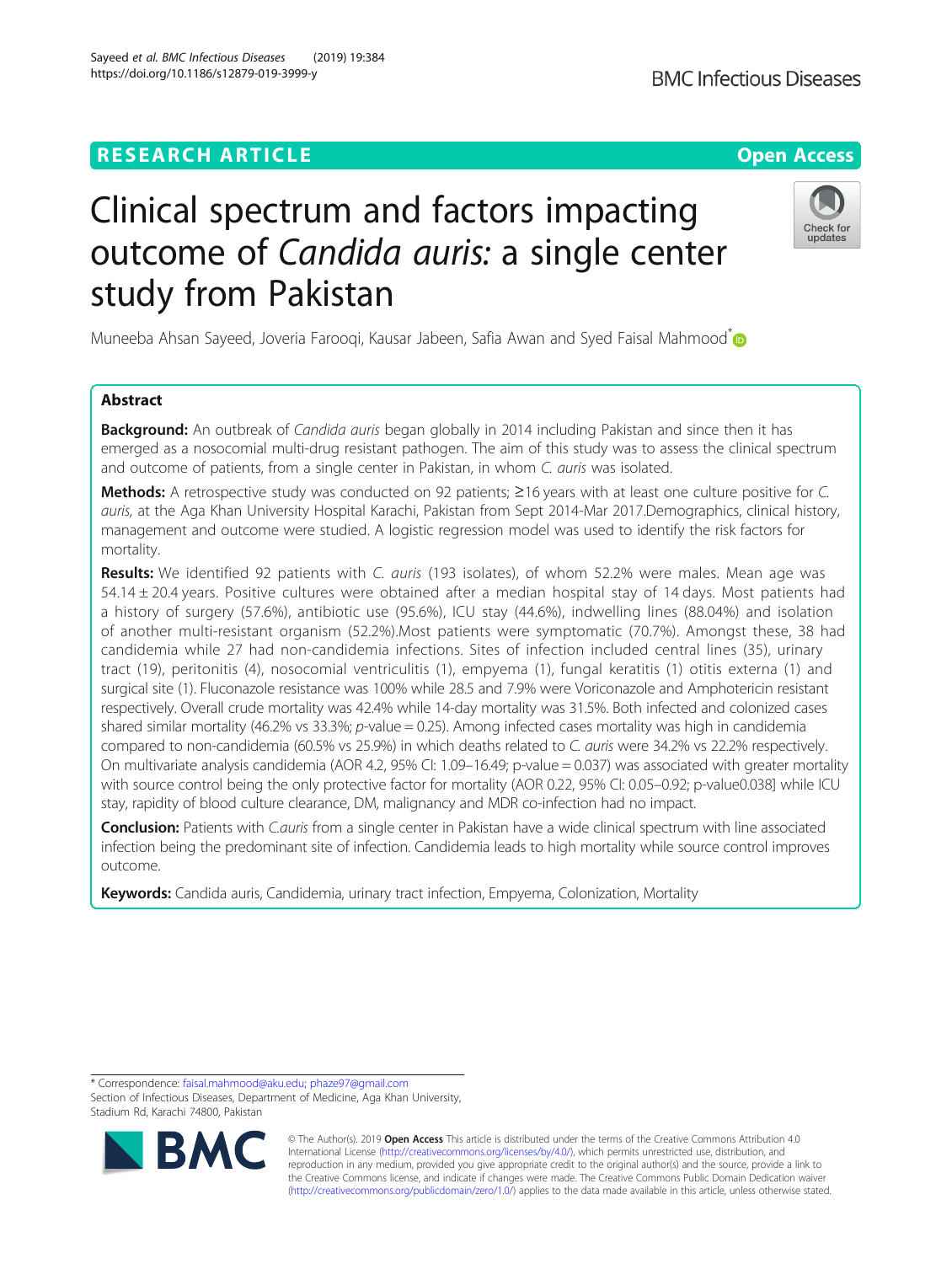#### Background

Candida auris has emerged as an antifungal resistant yeast causing invasive infections in nosocomial settings. Improved diagnostics and epidemiological typing techniques are essential to identify and characterize these strains [[1,](#page-8-0) [2\]](#page-8-0). It was first reported in Japan in 2009 when it was isolated from external ear canal [\[3](#page-8-0)]. Later in 2011 it was reported for the first time as human pathogen causing nosocomial fungemia in South Korea and extremes of age with prior history of surgery was identified as a risk factor  $[4]$  $[4]$  $[4]$ .C. *auris* was found to be closely related to Candida haemulonii and was reported to be misidentified as C. haemulonii using Vitek 2 YST and Phoenix (BD). There are numerous other misidentifications using the commercially available diagnostic methods. API 20CAUX misidentifies it as Rhodotorula glutinis and C. sake. Vitek 2 (bioMe'rieux) misidentifies it as C. haemulonii, C. lusitaniae and C. famata while MicroScan (Beckman Coulter Pasadena, CA) misidentifies this as C. famata, C. lusitaniae, C. guilliermondii, C. parapsilosis, C. albicans and C. tropicalis [[2\]](#page-8-0). This wrong identification delayed its diagnosis, a finding later endorsed by Kathuria S et al in 2015 [[5\]](#page-8-0). It is notable for its antifungal resistance creating a treatment dilemma [\[6](#page-8-0)–[8](#page-8-0)].

In September 2014, Aga Khan University Hospital, Karachi, Pakistan experienced an outbreak of a yeast which was initially identified as Saccharomyces cerevisiae [\[9](#page-8-0)]. Because of the unusual antifungal susceptibility pattern of this isolated yeast, these isolates were retested at the Centers for Disease Control and Prevention (CDC), Atlanta, USA for identification and were eventually identified as C. auris. Simultaneously this pathogen was reported from India, South Africa and Venezuela and came to lime light [[9\]](#page-8-0). So far, the available literature has emphasized on its methods of identification, antifungal susceptibility and risk factors associated with acquisition. Studies have shown that factors like extremes of age, presence of co-morbidities and prior antifungal therapy are associated with its acquisition while limited data is available on its disease spectrum and outcomes. Therefore, in this study, we have reported its clinical spectrum, outcomes and outcome determining factors among those with invasive infection. The aim of this study was to assess the clinical spectrum and outcome of patients, from a single center in Pakistan, in whom C.auris was isolated.

#### Methods

We had conducted a retrospective study of 92 hospitalized patients at the Aga Khan University Hospital (AKUH), a 600-bed tertiary care referral hospital located in Karachi, Pakistan. All patients with *C. auris* positive culture from September 2014–March 2017 were enrolled. Patients aged < 16 years or those who did not receive primary treatment at AKUH were excluded.

Cultures were processed by standard operating procedures in use by the microbiology laboratory as part of initial clinical work up. Any yeast from a sterile sample was identified on the basis of germ tube test, appearance on chromogenic medium BiGGY (Oxoid), cycloheximide tolerance, microscopic morphology on Cornmeal Agar (Dalmau method), and profile number on API 20C AUX (bioMe'rieux). If identification was inconclusive (less than 90% confidence on API), the antifungal susceptibility results for Fluconazole and the API number generated were taken into account. C. auris was presumptively identified by a combination of certain features: resistance to fluconazole, absence of pseudo hyphae on thin Cornmeal Tween80 agar, obtaining profile numbers 2,000,130, 2,000,173, 2,102,173, 6,102,173 on API 20C AUX (bio-Me'rieux, France). This phenotype had been verified by D1-D2 sequencing of 28S subunit of rDNA performed on the first 15 isolates from our institute sent to the Mycotic Diseases Branch, CDC, Atlanta. There was 100% concordance between the described phenotype and sequencing results. Antifungal susceptibility was tested using SensititreYeastOne (Trek Diagnostic Systems Ltd., East Grinstead, England) and E-test (bioMe'rieux SA, Marcy l'Etoile, France). Susceptibilities against fluconazole, voriconazole, and amphotericin B were available for all isolates. For an additional 28 isolates MIC values were also available against itraconazole, posaconazole, anidulafungin, micafungin and caspofungin. The susceptibilities were interpreted for Candida species according to CLSI M27-S3 for triazoles and echinocandins and M27-A3 guidelines for amphotericin B  $[10, 11]$  $[10, 11]$  $[10, 11]$  $[10, 11]$  $[10, 11]$ . Briefly, based on these, the isolate was considered resistant to fluconazole if MIC was  $\geq 64 \mu$ g/ml, voriconazole if MIC was  $\geq 4 \mu$ g/ml, non-susceptible to amphotericin if MIC was > 1 μg/ml, echinocandins if MIC was  $>$  2  $\mu$ g/ml. isolates were considered susceptible if MIC to fluconazole was ≤8 μg/ml, voriconazole was  $\leq 1 \mu g/ml$ , amphotericin was  $\leq 1 \mu g/ml$ , and echinocandins was  $\leq$ 2 μg/ml.

Demographic data including age, gender, date of admission, unit type and a brief history including risk factors (such as diabetes mellitus, malignancy, prior history of surgery, prior antibiotics or antifungal exposure, prior ICU stay, indwelling lines and history of isolation of any other multi-resistant organism), site of infection and outcomes were collected using data collection forms. Data was collected by the primary author only. Patients with C. auris in cultures and associated clinical sign and symptoms (including but not limited to fever, site specific symptoms and relevant laboratory parameters such as white blood cells and C-reactive protein) were labeled as symptomatic/infected. On the other hand, patients lacking associated clinical signs and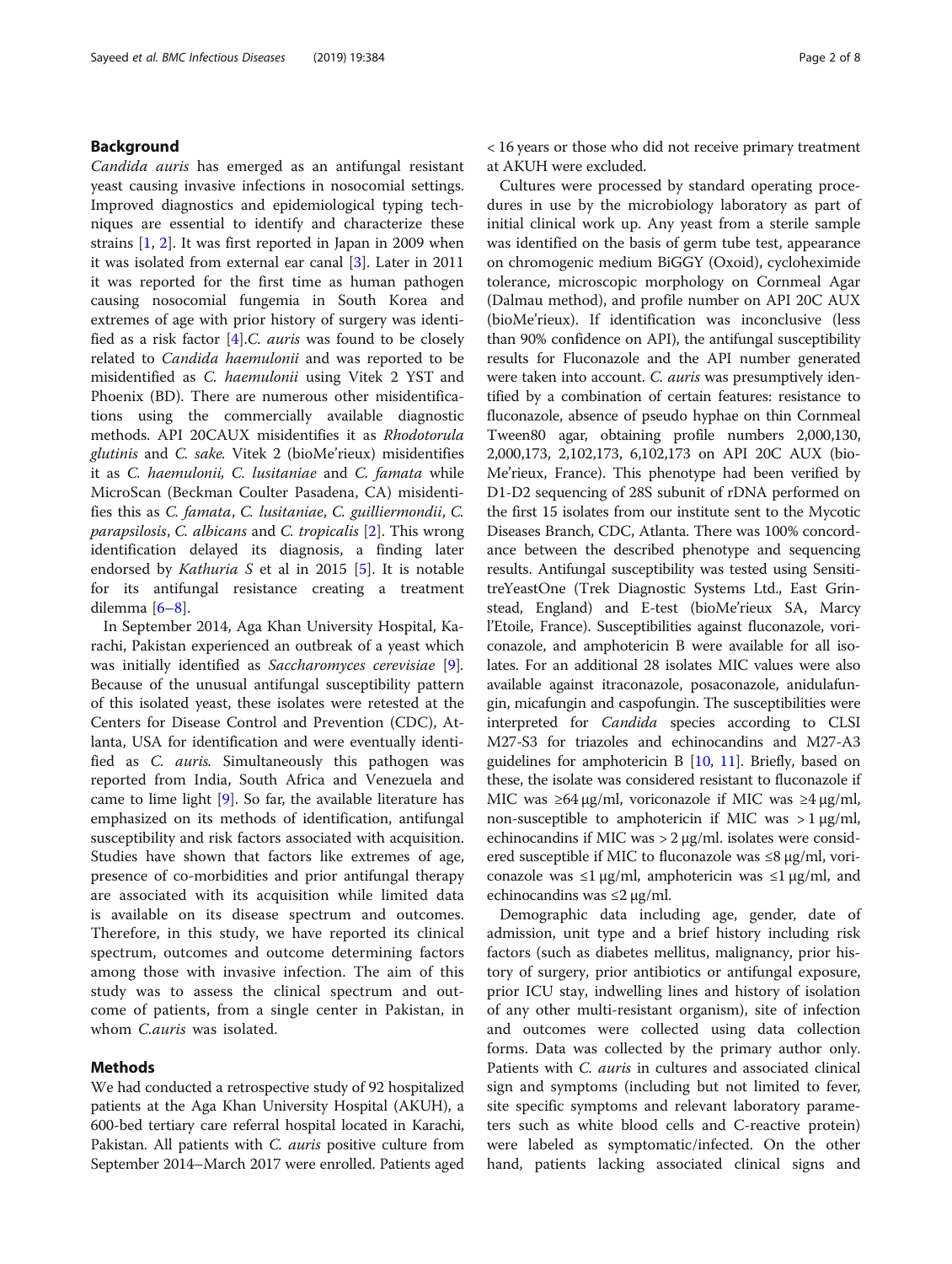symptoms with C. auris isolated from non-sterile sites were considered asymptomatic/colonized. In case of multiple positive cultures from the same patient the date of first positive culture was considered as the date of infection/colonization. The site of infection was labeled using CDC definitions [[12\]](#page-8-0). As candida is excluded from CDC's definition for urinary tract infections (UTI), this was defined as clinical sign and symptoms of a UTI with positive urine culture in the presence of urinary WBC and absence of epithelial cells. Asymptomatic candiduria was defined as presence of C. auris in urine without clinical sign and symptoms. Standard criteria were used for the definition of diabetes mellitus and malignancy. Use of prior antimicrobials was defined as administration of any antibiotic/ antifungal in last 90 days of positive blood culture. Isolation of other multi-drug resistant (MDR) bacteria before isolating C. auris was defined as bacteria that were resistant to more than 3 classes of antibiotics, isolated in last 90 days of positive blood culture for C. auris while co infection with MDR bacteria was their isolation within 7 days of positive culture for C. auris. Whenever the given antifungal agent was in standard-weight based dosage according to site of infection, and when the isolate was reported as susceptible to it on culture, antifungal therapy was considered appropriate. This is in accordance with our institute's antifungal policy. For all invasive candida cases the first line empiric antifungal therapy was intravenous Amphotericin B deoxycholate 0.75 mg/kg. Lipid formulations of amphotericin B were not used. Voriconazole was considered in cases with deranged renal functions when amphotericin could not be administered. It was given in a dose of 6 mg/kg 12 hourly on day 1 followed by 4 mg/ kg 12 hourly. Therapeutic drug monitoring for voriconazole was not available. Early appropriate antifungal therapy was the appropriate antifungal therapy given in ≤48 h while late appropriate antifungal therapy was started 48 h after positive culture. Source control was defined as the removal of inciting agent or focus and entailed the removal of central line in case of Central Line Associated Blood Stream Infection (CLABSI), Foley's catheter in Catheter Associated Urinary Tract Infection (CAUTI), exploratory laparotomy in peritonitis, drainage of pus collection and removal of lumbar drain in ventriculitis. Early source control was the removal of inciting agent in ≤48 h while late source control was when it was achieved after 48 h of positive culture. Only crude mortality rate (CMR) was assessed. Microbiological failure was considered in candidemia patients and was defined as failure to clear blood culture within 4 days while clinical failure was defined as 14-day mortality or microbiological failure. We considered 14-day mortality as there were large number of patients who lost to follow-up during the retrospective chart review. In patients who did not survive, cause of death was also assessed by physicians on clinical and laboratory evidence, and was thought to be related to *C. auris* when other causes of death were excluded and patient had an active *C. auris* infection at that time.

We sought ethical approval from University's Ethics Review Committee (ERC number 4381-MED-ERC-2016). The committee waived the requirement for informed consent. To preserve confidentiality, we coded each patient and removed their original identifications.

The collected data were analyzed through Statistical Package for the Social Sciences (SPSS), version 22.0. For continuous data, mean and standard deviation/ median with interquartile range were reported depending on normality assumption. For categorical data frequency and percentage were reported. In order to assess association of mortality with independent variables Chi square test was applied and  $P$  value  $< 0.05$  was considered significant. Variables for univariate analysis were based on known risk factors of mortality for invasive candidiasis and on the preliminary analysis of our ongoing outbreak study on C. *auris* [\[9](#page-8-0), [13\]](#page-8-0). All statistically significant and clinically relevant variables of univariate analysis were included in a multivariate logistic regression analysis to determine the independent predictive factors of mortality among infective C. auris cases. Results were given as odds ratios (OR) and 95% confidence intervals (95% CI).

#### **Results**

From 2014 to 2017, 193 C. auris strains were isolated from 92 patients with 16.3% confirmed as C. auris by D1-D2 sequencing while rest were presumed to be C. auris. The number of cases with C. auris rose over the study period from 13 patients in the last quarter 2014 to 46 in 2016 (Fig. [1:](#page-4-0) Epi-curve of C. auris cases). Table [1](#page-5-0) describes the baseline characteristics of the patients. The median days from admission to positive culture was 14 (IQR-7-130). Most of the patients were older (median age 55.5 years), were currently or previously admitted to an Intensive Care Unit/ High Dependency Unit (ICU/ HDU), had indwelling lines (central lines and drains), and received antibiotics. One in three patients (39.1%) had also received antifungals in last 90 days of positive culture. Fifty-two percent had MDR bacteria isolated from different sites prior to C. auris while 31.5% had a concomitant MDR bacterial infection.

Antifungal susceptibility was checked in isolates from 63 patients (68.4%) in which fluconazole resistance was seen in all, voriconazole resistance in 18 (28.6%) and amphotericin resistance seen in 5 (7.9%) patients. Isolates from 3 patients (4.76%) were resistant to 2 classes of antifungals (azoles and polyenes) while none were resistant to all classes tested. No echinocandin resistance was detected.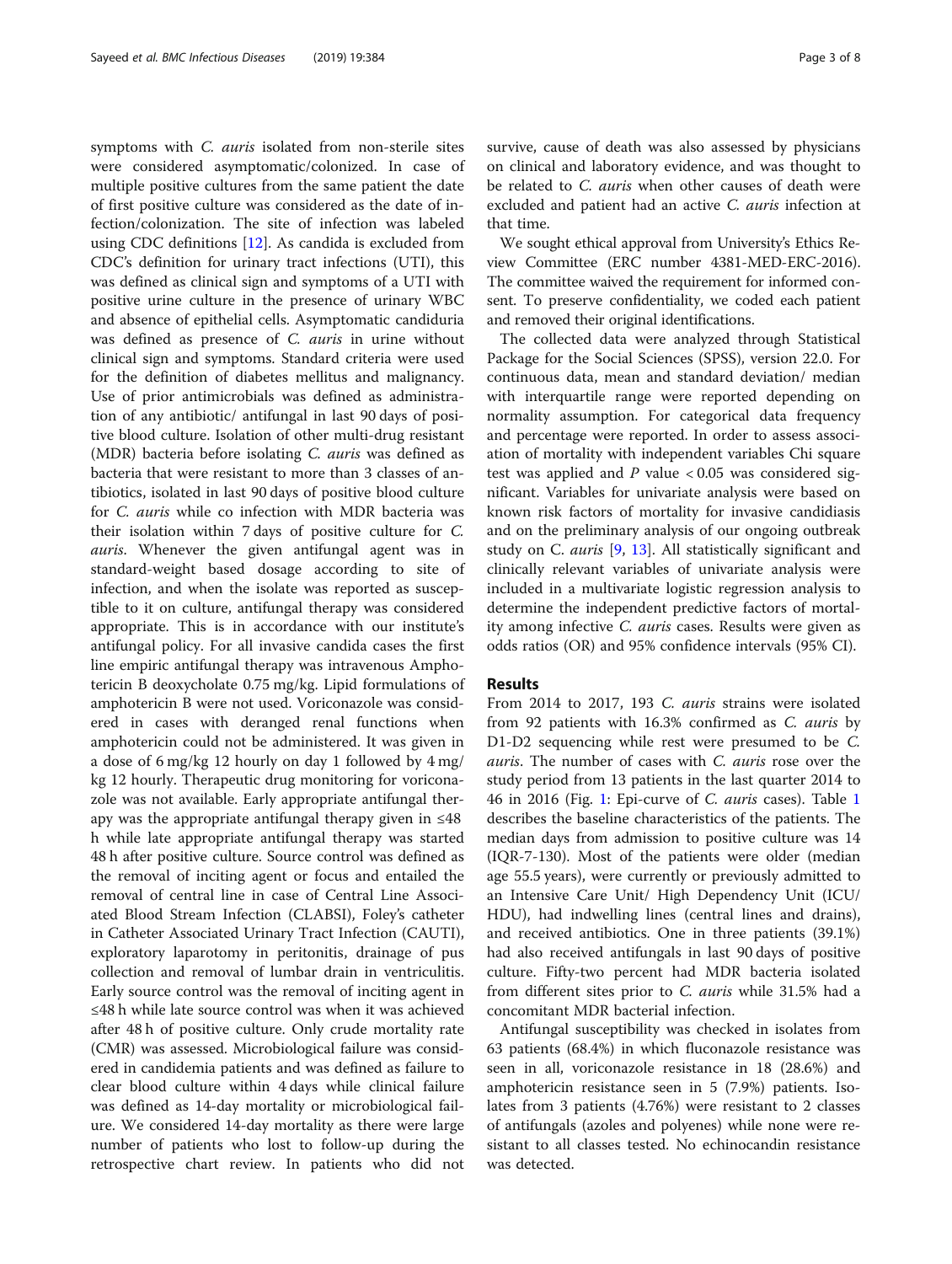<span id="page-4-0"></span>

Of the 193 C. auris strains, majority were isolated from blood (75/193) and urine (83/193). Out of 83 urine specimens 73 were from indwelling catheters, while 10 were mid-stream urine samples. Only 21 patients (22.8%) isolated C. auris from 2 or more sites.

Of the 92 patients, 65 (70.7%) were infected while 27 (29.3%) were colonized with C. auris. Amongst the infected patients, the most common site of infection was the bloodstream accounting for 38 (41.3%) cases, most of which were CLABSIs (35, 38.4%). Of the CLABSI patients, 9 (25.71%) were complicated by seeding to different organs causing endovascular thrombosis or empyema. Source of the fungemia could not be identified in 2 patients. Among non-candidemia patients, UTI was the most commonly seen site infected (19 of 27 patients) with 11 having CAUTI and 8 non-catheter associated UTI.

Of the 65 infected patients, 55 were treated with antifungals, amongst which only 44 patients (67.7%) received the appropriate antifungal therapy. Early appropriate antifungal therapy was administered to 20 (45.5%) patients. Amongst the patients who received appropriate antifungal therapy, majority received amphotericin alone (42, 95.5%) while 2 patients were treated with voriconazole alone. However, 7 patients who initially received amphotericin were later switched to voriconazole. Simultaneous dual antifungal therapy was not given to any patient.

Out of 38 patients with candidemia, 31 (81.57%) received appropriate antifungal therapy for a mean duration of 18.8 days. Only amphotericin was used to treat candidemia. Early appropriate antifungals were administered in 16 (51.6%) candidemia patients. However, mortality was higher in those receiving early antifungals (11 of 16, 68.7%) compared to those who received antifungals late (7 of 15; 46.7%). There were 7 patients who did not receive antifungal therapy, of which 2 cleared their candidemia with source control alone. Culture clearance was achieved in 25 out of 27 patients in whom clearance was checked. However, microbiological failure (i.e. lack of clearance within 4 days) was seen in 11 patients. Clearance could not be checked in 10 of the remaining 11 patients due to early mortality.

Amongst the 27 non-candidemia patients, 22 received antifungal, of which 13 were appropriate. In particular, of the 19 patients with UTI, 10 received appropriate antifungal therapy for a mean duration of 12 days. In 8 (72.7%) of the 11 patients with CAUTI, the catheter was removed. Five patients did not receive any antifungal, out of which 2 died within 24 h of the positive culture. Patients with keratitis received topical and systemic amphotericin while otitis externa was managed with clotrimazole ear drops. Compared to non-candidemia, candidemia patients had a higher mortality rate  $(60.5\% \text{ vs. } 25.9\%; p-value = 0.006)$  and higher 14-day mortality (44.7% vs. 22.2%; p-value = 0.019).

Urine was the most common site of C. auris isolation in asymptomatic patients (21/27) of whom 17 were catheterized. While the catheter was removed in 10 of these patients, repeat cultures were sent in 2 patients only, both of which were negative. Table [2](#page-6-0) compares characteristics and outcomes of infected and colonized C. auris cases. There was no difference in gender, age distribution, location in hospital, co-morbidities, co-infection with MDR bacteria and probability of dying between the two.

The median length of hospital stay in all patients was 25 days (IQR 1–163). The CMR was 39 (42.4%) in which 19 deaths (48.7%) were related to C. auris. The 14-day mortality was 29 (31.5%) and the median days in which mortality occurred was 7 (IQR 1–69).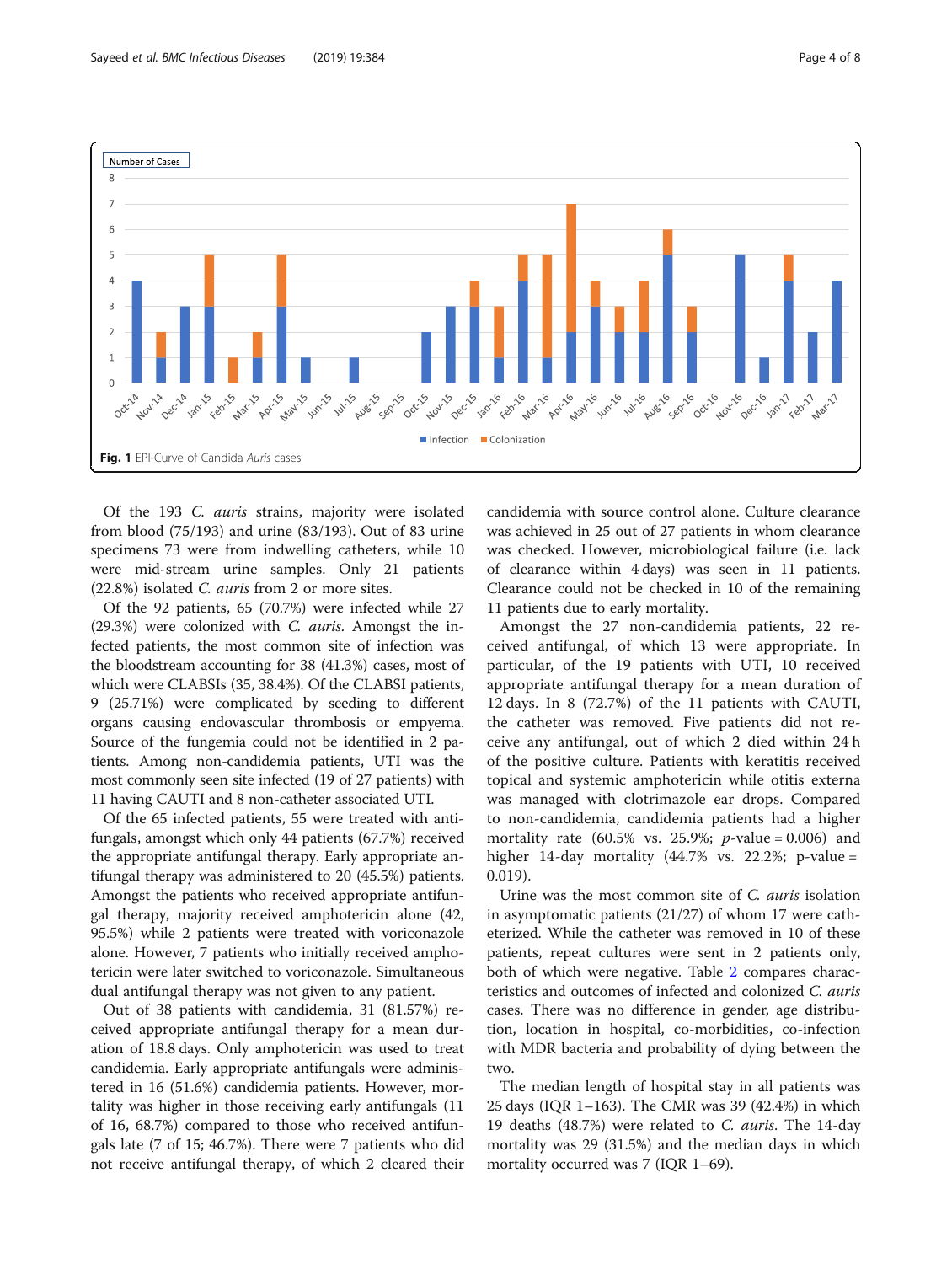<span id="page-5-0"></span>Sayeed et al. BMC Infectious Diseases (2019) 19:384 Page 5 of 8

Table 1 Demographics of 92 patients with Candida auris

| Category                                      | Total $n = 92$ (100%) |
|-----------------------------------------------|-----------------------|
| Male                                          | 48 (52.2%)            |
| Age group                                     |                       |
| $16 - 35$ years                               | 20 (21.7%)            |
| 36-55 years                                   | 26 (28.3%)            |
| 56-75 years                                   | 30 (32.6%)            |
| 76–96 years                                   | 16 (17.4%)            |
| Location in hospital                          |                       |
| ICU                                           | 30 (32.6%)            |
| Special care                                  | 30 (32.6%)            |
| Ward                                          | 27 (29.3%)            |
| Outpatient                                    | 5(5.4%)               |
| Diabetes mellitus                             | 26 (28.3%)            |
| Malignancy                                    | 17 (18.5%)            |
| Surgery                                       | 53 (57.6%)            |
| Abdominal                                     | 12 (13%)              |
| Cardiothoracic                                | 8 (8.7%)              |
| Neurosurgery                                  | 14 (15.2%)            |
| <b>ENT</b>                                    | $9(9.8\%)$            |
| Orthopedics                                   | 7 (7.6%)              |
| Others                                        | 2 (2.17%)             |
| ICU stay in last 30 days                      | 41 (44.6%)            |
| Last ICU stay duration (weeks) $\leq$ 2 Weeks | 31 (75.6%)            |
| HDU stay in last 30 days                      | 62 (67.4%)            |
| Last HDU stay duration (weeks)                |                       |
| $\leq$ 2 Weeks                                | 52 (56.5%)            |
| Indwelling lines                              | 81 (88.04%)           |
| Antibiotics in last 90 days                   | 88 (95.6%)            |
| Antifungals in last 90 days                   | 36 (39.1%)            |
| Fluconazole                                   | 19 (20.7%)            |
| Voriconazole                                  | 3(3.3%)               |
| Amphotericin                                  | 7(7.6%)               |
| > 1 Antifungal                                | 7 (7.6%)              |
| Prior antifungal duration (weeks)             |                       |
| $\leq$ 2 Weeks                                | 25 (27.2%)            |
| Isolation of multi-drug resistant bacteria    |                       |
| Prior toC.auris (≤ 90 days)                   | 48 (52.2%)            |
| Coinfection with Cauris                       | 29 (31.5%)            |
| Infected cases                                | 65 (70.7%)            |
| Candidemia                                    | 38 (58.5%)            |
| Non-candidemia                                | 27 (41.5%)            |
| UTI                                           | 19                    |
| Peritonitis                                   | 3                     |
| Nosocomial ventriculitis                      | 1                     |
| Empyema                                       | 1                     |
|                                               |                       |

| Category                                       | Total $n = 92$ (100%) |
|------------------------------------------------|-----------------------|
| Surgical Site Infection                        | 1                     |
| Otitis externa                                 | 1                     |
| Keratitis                                      | 1                     |
| Colonized cases                                | 27 (29.3%)            |
| Asymptomatic candiduria                        | 21                    |
| Central line tip                               | $\overline{4}$        |
| Ear Swab                                       | 1                     |
| Oral Swab                                      | 1                     |
| Antifungal resistance ( $n = 63$ )             |                       |
| Fluconazole                                    | 63 (100%)             |
| Voriconazole                                   | 18 (28.57%)           |
| Amphotericin                                   | 5 (7.93%)             |
| Mean hospital stay (days)                      | 30.73                 |
| Median hospital stay (days)                    | $25(1-163)$           |
| Mortality                                      | 39 (42.4%)            |
| C auris death                                  | 19 (48.7%)            |
| 14-day mortality                               | 29 (31.5%)            |
| Mean days in which mortality occurred (days)   | 12.41                 |
| Median days in which mortality occurred (days) | $7(1-69)$             |
| Clinical failure                               | 38 (41.3%)            |
| Microbiological failure (Candidemia)           | 11 (40.74%)           |

#### Table 1 Demographics of 92 patients with Candida auris (Continued)

Table [3](#page-7-0) shows details *C. auris* infective cases and mortality impacting factors. The mean days in which mortality occurred was 5.26 days and 14- day mortality rate was 94.7%.Compared to the infected survivors, these patients were more likely to be older (56–75 years, AOR 4.5, 95%CI:1.1–18.9) and had candidemia (AOR 4.2, 95%CI: 1.1–16.5). Survivors were also more likely to have had adequate source control (AOR 0.2, 95%CI:  $0.1-0.9$ ).

### **Discussion**

We describe the clinical characteristics and outcomes of patients in whom C. auris was isolated in a single center in Pakistan. We found a wide clinical spectrum ranging from asymptomatic patients to invasive disease including candidemia, urinary tract infections, empyema and ventriculitis. Most of the infections occurred in critically ill patients who were admitted for a prolonged period of time.

The crude in-hospital mortality was 42.4% which is similar to the mortality rate seen in other studies ranging from 35.2–60% [\[9](#page-8-0), [14\]](#page-8-0). A total of 31.5% of the deaths were related to *C. auris* infection, majority of whom died within the first week of acquiring this. This high mortality rate is in contrast with the UK outbreak reported by Schelenz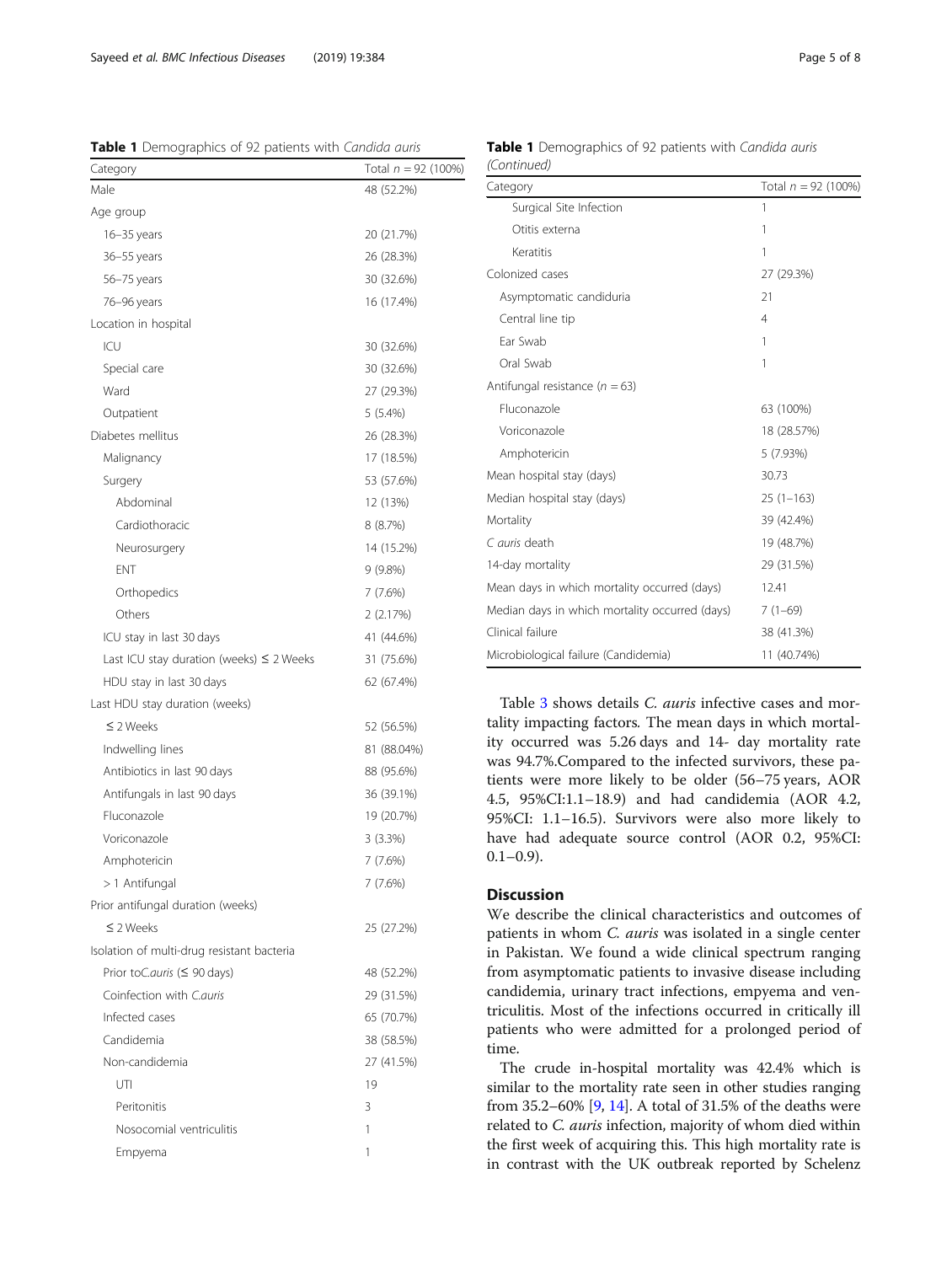Setal where no deaths were directly attributable to C. auris [\[15](#page-8-0)]. As expected candidemia patients had a higher mortality, though interestingly, antifungal therapy did not make a difference in the mortality. Also, paradoxically we found that mortality was higher in those who received early antifungal treatment; however this is likely reflective of the severity of their illness which prompted rapid initiation of amphotericin which is in contrast to other studies [[6,](#page-8-0) [16\]](#page-8-0). Moreover, we could not check if this difference was statistically significant due to the small numbers involved. Mortality was also higher in the older patients, which has been shown in several other studies [\[15](#page-8-0), [17](#page-8-0), [18](#page-8-0)]. The most important factor impacting outcome was adequate source control. This is in line with established treatment guidelines for treating invasive candidiasis [[19](#page-8-0)]. On the other hand, contrary to other studies, diabetes and malignancy were not associated with mortality in our study, possibly due to small numbers [\[14\]](#page-8-0).

We found an annual increase in the number of identified cases at our institute. While patients with C.auris are managed with barrier precautions, single room isolation is not possible due to space constraints. Similarly, costs preclude obtaining environmental and patient surveillance cultures. As a result, clonal spread of our strains of C.auris has been documented and highlights the challenges of infection prevention in resource limited countries [[9\]](#page-8-0).

Despite skepticism regarding the propensity of C. auris to cause urinary tract infection or empyema as stated by CDC, we have found that UTI was the second most common site for symptomatic infection [\[20\]](#page-8-0). Moreover, we describe several unusual infection sites including wound, peritoneum, otitis externa, keratitis, ventriculitis and empyema. However, as expected bloodstream infection, in particular CLABSI was the most common infection seen.

The strength of our study is the large number of patients with comprehensive clinical data, giving a better understanding of the spectrum of disease caused by C.auris. Moreover, this is the largest series looking at the gamut of infections caused by the South Asian strain of C.auris in both ICU and non-ICU patients. However, our study has several limitations. Firstly, the data was retrospectively collected leading to potential information bias. Secondly, and perhaps more importantly, not all of our C. auris isolates were confirmed by sequencing. However, the characteristic phenotype we have described had 100% concordance in the 15 strains in which D1-D2 sequencing was performed. Similarly, we were unable to perform genetic antifungal resistance testing. However, of the 15 strains from Pakistan which underwent whole genome sequencing 2 distinct ERG 11 hotspot mutations were identified: Y123F and K143R [[9](#page-8-0)].

Table 2 Comparison of C. auris infected patients with C. auris colonizers

| Variable                       | Infection ( $n = 65$ ) | Colonization ( $n = 27$ ) | p-value |  |
|--------------------------------|------------------------|---------------------------|---------|--|
| Male                           | 35 (53.8%)             | 13 (48.1%)                | 0.85    |  |
| Age group                      |                        |                           |         |  |
| $16 - 35$                      | 15 (23.1%)             | 5 (18.5%)                 |         |  |
| $36 - 55$                      | 20 (30.8%)             | 6(22.2%)                  | 0.51    |  |
| $56 - 75$                      | 21 (32.3%)             | 9 (33.3%)                 |         |  |
| $76 - 95$                      | 9 (13.8%)              | 7 (25.9%)                 |         |  |
| ICU                            | 23 (35.4%)             | 7 (25.9%)                 | 0.12    |  |
| <b>HDU</b>                     | 24 (36.9%)             | 6(22.2%)                  |         |  |
| Ward                           | 11 (40.7%)             | 16 (24.6%)                |         |  |
| DM                             | 18 (27.7%)             | 8 (29.6%)                 | 0.85    |  |
| Malignancy                     | 13 (20%)               | 5 (18.5%)                 | 0.80    |  |
| Surgery                        | 39 (60%)               | 14 (51.9%)                | 0.61    |  |
| Co-infection with MDR bacteria | 22 (33.8%)             | 7 (25.9%)                 | 0.45    |  |
| Appropriate antifungal therapy | 44 (67.7%)             | $\circ$                   | < 0.001 |  |
| Source control                 | 40 (61.5%)             | 7 (25.9%)                 | < 0.001 |  |
| Mortality                      | 30 (46.2%)             | 9 (33.3%)                 | 0.25    |  |
| 14-day mortality               | 23 (35.4%)             | 6(22.2%)                  | 0.45    |  |
| Clinical failure               | 24 (64.9%)             | 6 (22.2%)                 | < 0.001 |  |
| Alive                          | 35 (53.8%)             | 18 (66.7%)                |         |  |
| C. auris death                 | 19 (29.2%)             | $\mathbf 0$               |         |  |
| Non-auris death                | 11 (16.9%)             | 9 (33.3%)                 | 0.005   |  |

<span id="page-6-0"></span>Sayeed et al. BMC Infectious Diseases (2019) 19:384 Page 6 of 8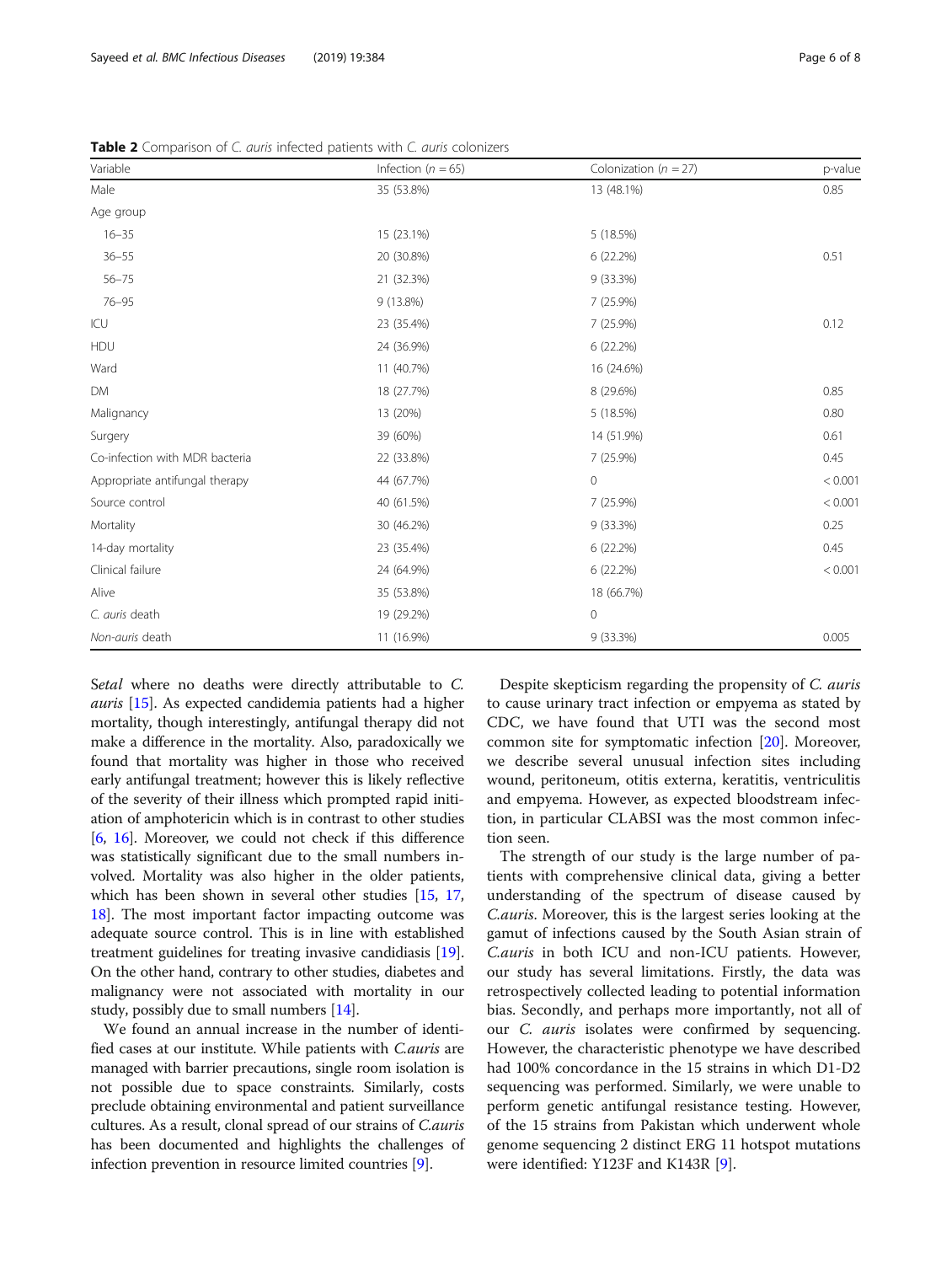<span id="page-7-0"></span>

|  |  | <b>Table 3</b> univariate & multivariate analysis to determine the risk factors for mortality among infective C. <i>quris</i> cases |  |  |  |  |  |  |  |  |  |
|--|--|-------------------------------------------------------------------------------------------------------------------------------------|--|--|--|--|--|--|--|--|--|
|--|--|-------------------------------------------------------------------------------------------------------------------------------------|--|--|--|--|--|--|--|--|--|

| Category                                       | Died $n = 30$ (100%) | Survived $n = 35$ (100%) | Univariate            |            | Multivariable             |            |
|------------------------------------------------|----------------------|--------------------------|-----------------------|------------|---------------------------|------------|
|                                                |                      |                          | OR*[95% CI]           | $P$ -value | AOR <sup>+</sup> [95% CI] | $P$ -value |
| Age group                                      |                      |                          |                       |            |                           |            |
| $16 - 35$                                      | 5(16.7%)             | 10 (28.6%)               | 1.0                   |            |                           |            |
| $36 - 55$                                      | 10 (33.3%)           | 10 (28.6%)               | $2.0$ $[0.5 - 7.9]$   | 0.32       |                           |            |
| $56 - 75$                                      | 13 (43.3%)           | 08 (22.9%)               | $3.2$ [0.8-13]        | 0.09       | 4.5 [1.09-18.9]           | 0.038      |
| $76 - 96$                                      | 02 (6.7%)            | 07 (20%)                 | $0.5$ [0.08-3.8]      | 0.56       |                           |            |
| Location in hospital                           |                      |                          |                       |            |                           |            |
| ICU                                            | 14 (46.7%)           | 09 (25.7%)               | $3.4$ $[0.8-13]$      | 0.07       | $1.2$ $[0.24 - 5.8]$      | 0.81       |
| Special Care                                   | 11 (36.7%)           | 13 (37.1%)               | $1.86$ $[0.5 - 7.0]$  | 0.35       |                           |            |
| Ward                                           | 05 (16.7%)           | 11 (31.4%)               | 1.0                   | 0.19       |                           |            |
| Outpatient                                     | $\mathbf 0$          | 02 (3.1%)                |                       |            |                           |            |
| Diabetes Mellitus                              | 11 (36.7%)           | 07 (20%)                 | $2.3$ [0.7-7.0]       | 0.13       |                           |            |
| Malignancy                                     | 06 (20%)             | 06 (17.6%)               | $0.96$ $[0.20 - 3.2]$ | 0.95       |                           |            |
| Candidemia                                     | 23 (76.7%)           | 15 (42.9%)               | $4.3$ [1.4-12]        | 0.007      | 4.2 [1.09-16.49]          | 0.03       |
| Early blood clearance (≤72 h)                  | 02 (18.2%)           | 5 (35.7%)                | 1.0                   |            |                           |            |
| Late blood clearance (> 72 h)                  | 09 (81.8%)           | 9(64.3%)                 | 2.5 [0.38-16.42]      | 0.34       |                           |            |
| No blood clearance                             | 02 (15.4%)           | 0(0)                     |                       |            |                           |            |
| Appropriate antifungal therapy                 | 23 (76.7%)           | 21 (60%)                 | $2.2$ [0.7-6.4]       | 0.15       |                           |            |
| Early antifungal therapy                       | 14 (46.7%)           | $6(17.1\%)$              | 4.66 [1.2-17.43]      | 0.02       | $0.84$ $[0.16 - 4.3]$     | 0.83       |
| Late antifungal therapy                        | 09 (30%)             | 15 (42.9%)               | $1.2$ [0.3-4.09]      | 0.77       | 4.1 [0.94-17.9]           | 0.06       |
| Source control                                 | 17 (42.5%)           | 25 (57.5%)               | $0.52$ [0.18-1.46]    | 0.2        | $0.22$ $[0.05 - 0.92]$    | 0.038      |
| Early source control                           | 07 (41.2%)           | 13 (56.5%)               | 1.0                   |            |                           |            |
| Late source control                            | 10 (58.8%)           | 10 (43.5%)               | $1.5$ [0.4-5.3]       | 0.49       |                           |            |
| Co infection with multidrug resistant bacteria | 13 (43.3%)           | 09 (25.7%)               | $2.2$ [0.77-6.2]      | 0.13       | $2.7$ [0.61-12.6]         | 0.18       |

\*OR, odds ratio

†AOR, adjusted odds ratio

#### Conclusion

In conclusion, C.auris is associated with a wide variety of invasive infections and carries a high mortality rate. Source control is the most effective therapeutic intervention to reduce mortality in these critically ill patients.

#### Abbreviations

95% CI: 95% Confidence Interval; AAF: Appropriate antifungal; AKUH: Aga Khan University Hospital; AOR: Adjusted odds ratio; C. auris: Candida auris; CAUTI: Catheter Associated Urinary Tract Infection; CDC: Centers for Disease Control and Prevention; CLABSI: Central Line Associated Blood Stream Infection; CMR: Crude mortality rate; DM: Diabetes mellitus; HDU: High dependency unit; ICU: Intensive care unit; IQR: Interquartile range; MDR: Multi drug resistant; MR: Mortality rate; OR: Odds ratio; SPSS: Statistical Package for the Social Sciences; UTI: Urinary Tract Infection

#### Acknowledgements

The authors thanks all the other members of the Section of Infectious Diseases at Aga Khan University: Bushra Jamil for providing mentorship; Kiren Habib, Nosheen Nasir, Sadia Amir, Aneela Hussain and Sara Ahmed for identification of cases admitted to hospital; Section of Microbiology at Aga Khan University: Fizza Farooqui, Yusra Shafqat and Faheem Naqvi for retrieving microbiological data of strains; HIMMS at Aga Khan University: Nobel Joseph for retrieving medical records.

#### Funding

This research did not receive any specific grant from funding agencies in the public, commercial, or not-for-profit sectors.

#### Availability of data and materials

The datasets used and/or analyzed during the current study are available from the first author and corresponding author on reasonable request.

#### Authors' contributions

SFM, JF and KJ conceived and designed the study; MAS collected data of Candida auris cases; SA and MAS analyzed and interpreted the patient data; MAS drafted the manuscript while SFM, JF and KJ critically analyzed the manuscript for intellectual content; SFM, MAS, JF and KJ were major contributors in writing the manuscript and all authors read and approved the final manuscript.

#### Authors' information

Syed Faisal Mahmood, M.B.B.S, DABIM, DABIM (ID), Associate Professor, Section of Infectious Diseases, Department of Medicine, Aga Khan University, Karachi, Pakistan.

Muneeba Ahsan Sayeed, M.B.B.S, FCPS (Medicine), FCPS (ID), ID Fellow, Section of Infectious Diseases, Department of Medicine, Aga Khan University, Karachi, Pakistan.

Joveria Farooqi, M.B.B.S, FCPS (Microbiologist), MSc (Epidemiology and Biostatistics), Assistant Professor, Section of Microbiology, Department of Pathology, Aga Khan University, Karachi, Pakistan.